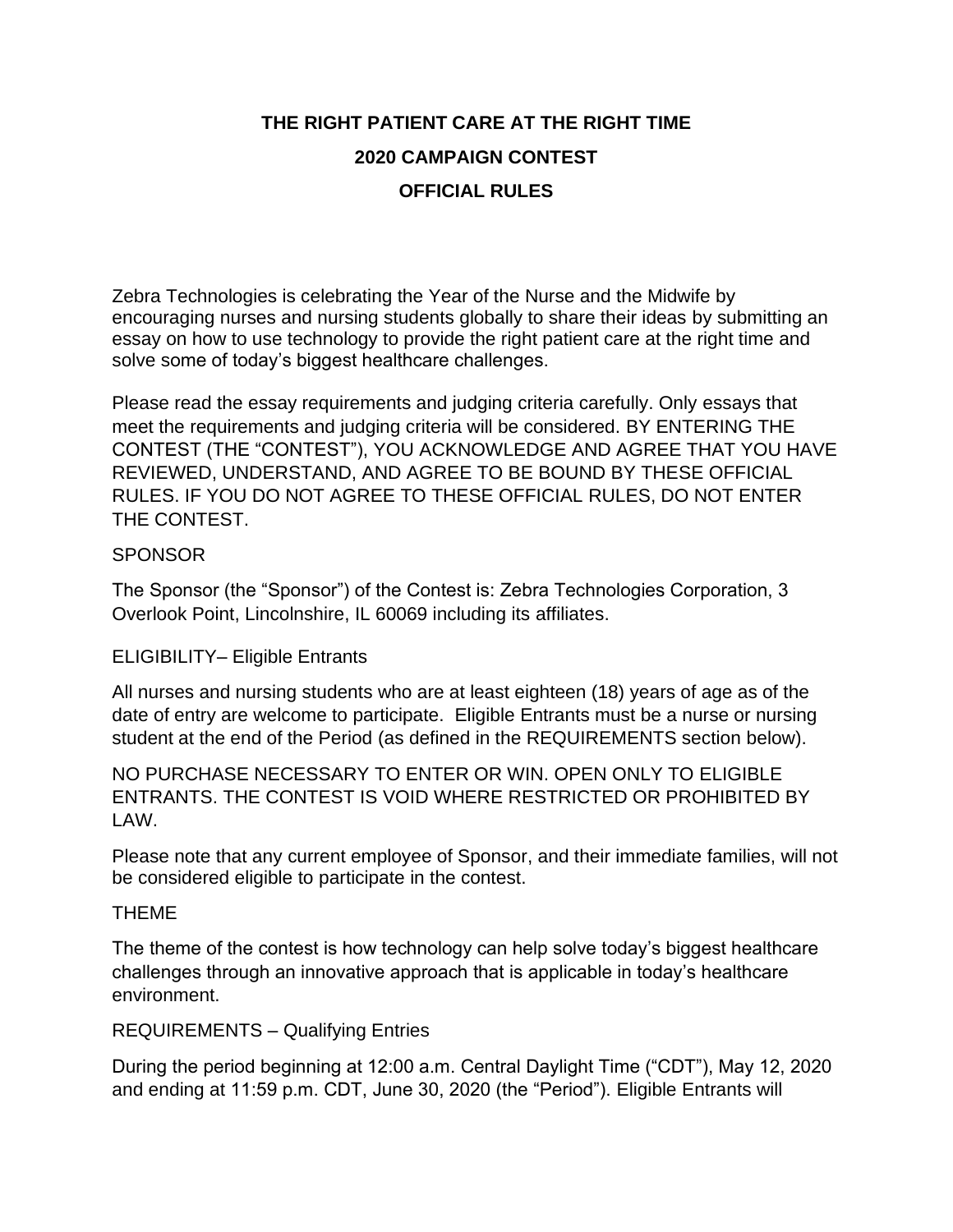receive one (1) entry for each essay on the Theme they submit during the Period. Essays must be submitted via Zebra's [website.](https://connect.zebra.com/year-of-the-nurse)

To be considered a Qualifying Entry, an essay must be:

- an original written essay no longer than 500 words in any language OR
- a video no longer than 2 minutes in English only

# AND

- present an idea on how technology can help solve some of today's biggest healthcare challenges through an innovative approach that is applicable in today's healthcare environment.
- essays created by Eligible Entrants must be their own original work.

There is no limit on Qualifying Entries per Eligible Entrant, and written essays will be accepted in any language available for translation on Google Translate. All decisions regarding Qualifying Entries shall be made in the sole and exclusive discretion of Sponsor.

## JUDGING CRITERIA

Submissions will be judged on the following criteria:

- Idea/solution concept is:
	- $\circ$  generally new to the marketplace
	- o obtainable by reasonable technology means (i.e. actionable even if requiring next gen type engineering)
	- o innovative in comparison to all submitted entries

## PRIZES

There will be a maximum of 5 Prizes awarded for the Contest in the form of educational scholarships. The 5 educational scholarships will be awarded to the top 5 Qualifying Entries as determined by a panel of judges selected by the Sponsor. Eligible Entrants who submit the top 5 Qualifying Entries during the Period will be designated Prize winners and will qualify to receive the Grand Prize payout of USD \$1,000 each, pending verification of eligibility.

Sponsor will provide the prizes in the form of a cash scholarship paid via check to the college or continuing education program in which the Eligible Entrant is enrolled. No substitution for the prize by winner. Sponsor may substitute a prize of equal or greater value in its sole discretion. The prize is not transferable prior to award. Taxes associated with the acceptance of the prize are the sole responsibility of the winner.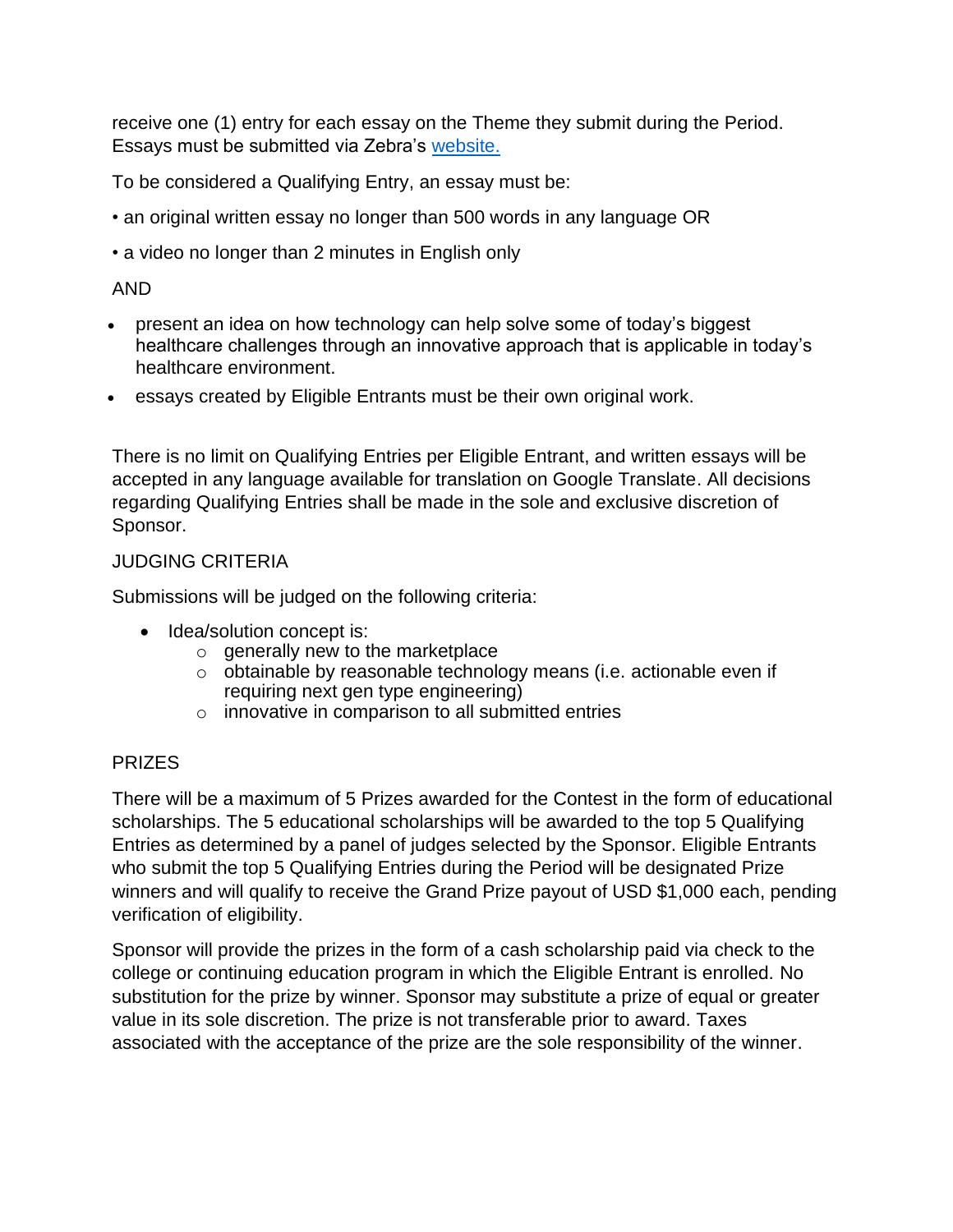#### WINNER NOTIFICATION

The Prize winners will be notified by the Sponsor via electronic mail during the week of August 3, 2020. The winner's names may be posted on the Sponsor's website, social media web pages, email communication or other company materials. In the event any Prize is not accepted or claimed by the winner within three (3) weeks of the winner being notified by e-mail, that winner's entry will be deemed invalid and the Sponsor reserves the right to award the unclaimed Prize to another Eligible Entrant in the Sponsor's sole and absolute discretion. For a list of the winners, send a self-addressed stamped envelope to the Sponsor's address listed above to the attention of Therese Van Ryne. Any potential winner who fails to comply with the eligibility requirements will be disqualified and another winner selected in the place of the disqualified winner.

## PRIVACY

By entering into the Contest, you acknowledge that the Sponsor, its affiliates, its contractors, agents and representatives, will be required to collect and use certain information (including personal data as permitted by applicable laws) for the purposes of administering the Contest. The Sponsor agrees to comply with all applicable requirements as included in Zebra's Privacy Statement available [here.](https://www.zebra.com/us/en/about-zebra/company-information/legal/privacy-statement.html) If you wish to opt out of receiving communications relating to the Contest at any time, you acknowledge that you can contact Zebra as specified in Zebra's Privacy Statement.

Notwithstanding the above, acceptance of an offered Prize by the winner constitutes permission to use any of such person's name, likeness, and biographical information for advertising and publicity, without compensation, unless prohibited by law.

#### GENERAL

Sponsor reserves the right to cancel the Contest without notice for any reason at its sole discretion. Participation in the Contest constitutes an entrant's full and unconditional agreement to and acceptance of these Official Rules and the decisions of the Sponsor. All entries become the exclusive property of the Sponsor and may be used by the Sponsor in advertising the Sponsor's products and services. No entry will be acknowledged or returned. Proof of submission will not be deemed to be proof of receipt by the Sponsor. The Sponsor is not responsible for lost, late, incomplete, or invalid entries, which will be disqualified. If for any reason the Contest is not capable of running as planned, including but not limited to infection by computer virus, bugs, tampering, unauthorized intervention, fraud, technical failure, human error or any other causes beyond the control of the Sponsor that corrupt or affect the administration, security, fairness, integrity, or proper conduct of the Contest, Sponsor reserves the right, in its sole discretion, to disqualify any individual who tampers with the entry process, and to cancel, terminate, modify or suspend the Contest.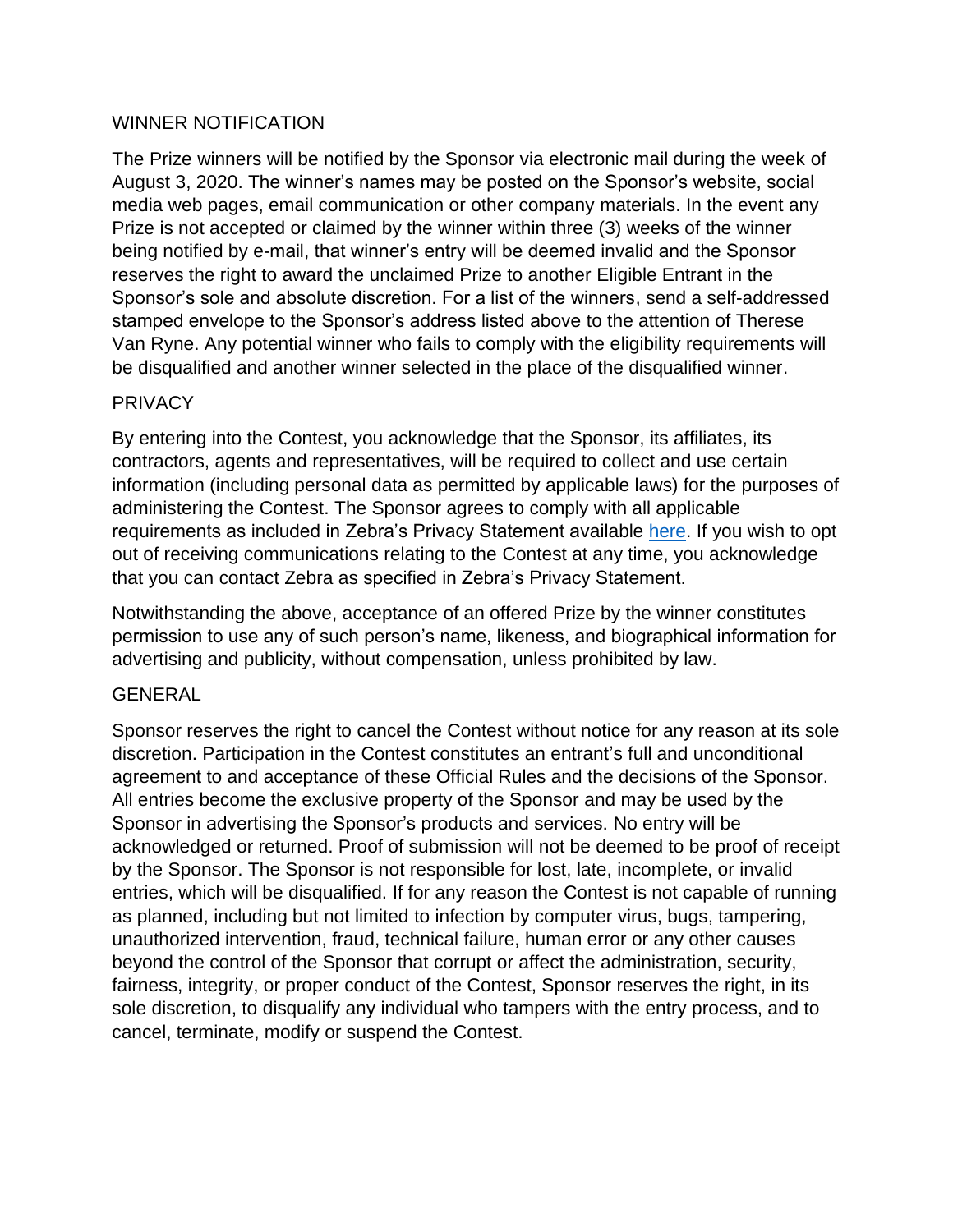## LICENSE

By submitting a Qualifying Entry, the Eligible Entrant thereby grants to Zebra a fully paid up, irrevocable, worldwide, royalty-free, sub-licenseable and non-exclusive license to Qualifying Entry material and any intellectual property based on Qualifying Entry material for any purpose, including but not limited to public display, online display, copying, and broadcasting and making, having made, selling, importing, leasing, licensing, exporting, developing, designing, modifying, improving, customizing, marketing, and promoting products and services.

## **DISCLAIMERS**

UNDER NO CIRCUMSTANCES AND TO THE EXTENT PERMITTED UNDER APPLICABLE LAW, INCLUDING NEGLIGENCE, SHALL THE SPONSOR BE LIABLE FOR ANY DIRECT, INDIRECT, INCIDENTAL, SPECIAL OR CONSEQUENTIAL DAMAGES THAT RESULT FROM THE ACT OF SUBMITTING AN ENTRY, OR INABILITY TO DO SO, INCLUDING DUE TO ANY AND ALL TECHNICAL MALFUNCTIONS FOR ANY REASON WHATSOEVER, OR OTHERWISE PARTICIPATING IN ANY ASPECT OF THIS CONTEST OR OUT OF ANY BREACH OF ANY CONDITION OR WARRANTY. THE WINNER SHALL BEAR ALL RISK OF LOSS OR DAMAGE TO HIS/HER PRIZE AFTER IT HAS BEEN DELIVERED. THE SPONSOR MAKES NO REPRESENTATION OR WARRANTIES OF ANY KIND CONCERNING THE APPEARANCE, SAFETY OR PERFORMANCE OF ANY PRIZE. THIS EXCLUSION OR LIMITATION OF LIABILITY WILL NOT APPLY TO THE EXTENT THAT ANY APPLICABLE STATUTE PROHIBITS SUCH EXCLUSION OR LIMITATION OF LIABILITY.

## **CAUTION**

ANY ATTEMPT BY AN ENTRANT TO DELIBERATELY DAMAGE ANY WEBSITE OR UNDERMINE THE LEGITIMATE OPERATION OF THE CONTEST MAY BE A VIOLATION OF CRIMINAL AND CIVIL LAWS AND SHOULD SUCH AN ATTEMPT BE MADE, SPONSOR RESERVE THE RIGHT TO SEEK DAMAGES FROM ANY SUCH PERSON TO THE FULLEST EXTENT PERMITTED BY LAW.

#### RELEASE

BY PARTICIPATING IN THE CONTEST, ENTRANT HEREBY AGREES TO RELEASE THE SPONSOR AND EACH OF THEIR RESPECTIVE SHAREHOLDERS, MEMBERS, AFFILIATES, DIRECTORS, EMPLOYEES, OFFICERS AND AGENTS, FOR, AGAINST AND FROM, ANY COST, CLAIM, LIABILITY OR EXPENSE, ARISING OUT OF OR RELATED TO ANY AND ALL LIABILITY, INJURY, LOSS, OR DAMAGE OF ANY KIND TO PROPERTY OR PERSON(S), INCLUDING DEATH, ARISING IN WHOLE OR IN PART, DIRECTLY OR INDIRECTLY, FROM OR IN CONNECTION WITH PARTICIPATION IN THE CONTEST, OR THE AWARDING, RECEIPT, POSSESSION, USE OR MISUSE OF ANY PRIZE AND/OR WITH RESPECT TO PARTICIPATION IN